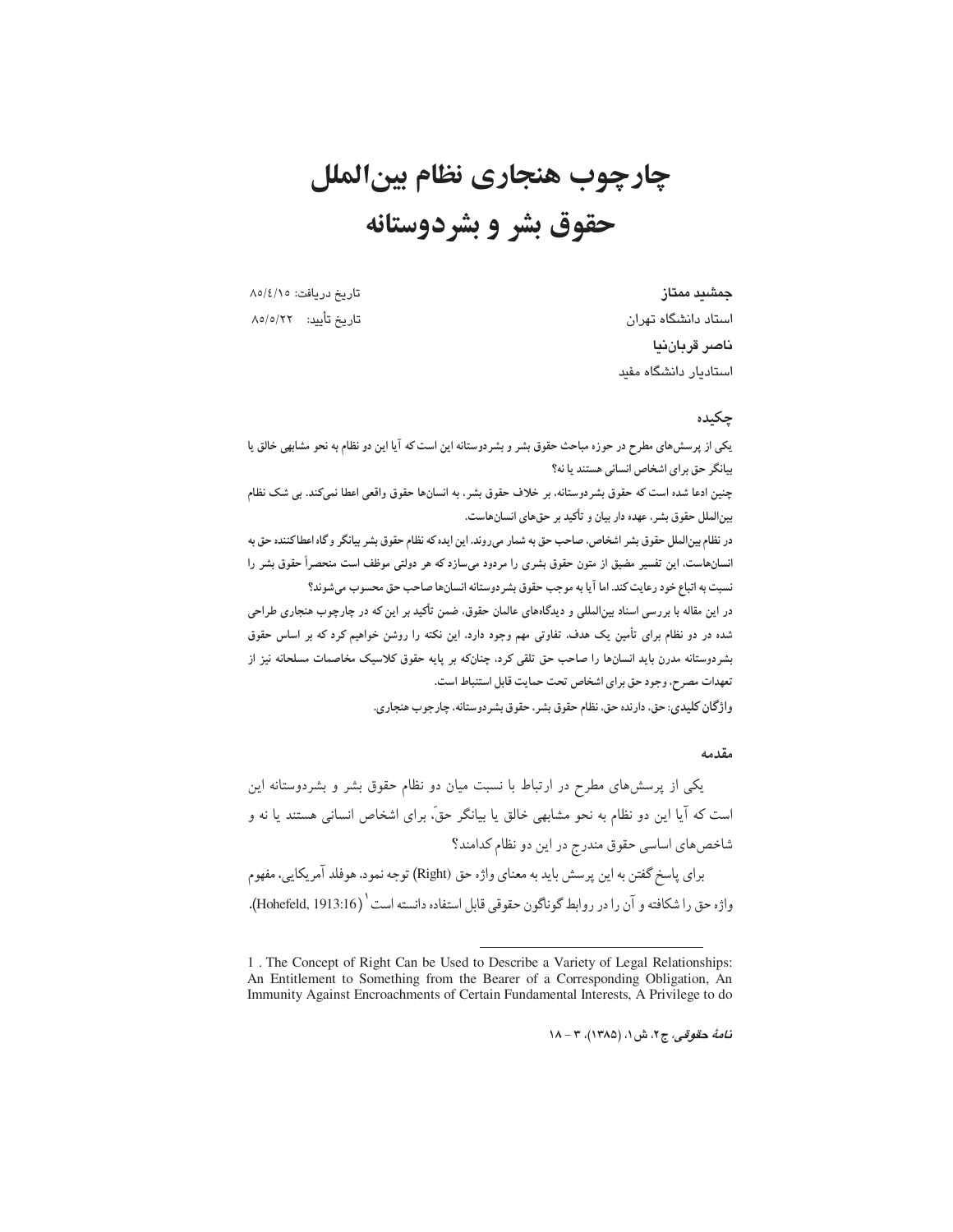چنین ادعا شده است که حقوق بشردوستانه، بر خلاف حقوق بشر، به انسانها حقوق واقعی (True Rights) اعطا نميكند. اگرچه اين تفاوت ادعايي بين دو نظام قابل دفاع نيست، امّا اجمالاً این نکته پذیرفتنی است که تفاوت مهمی در چارچوب هنجاری طراحی شده در دو نظام برای تأمین يک هدف يعني حمايت از منافع اساسي بشر، وجود دارد (1986: 69). (cf shestack, 1986: 69).

# بند اول: حقوق بشر

در این امر تردیدی نیست که نظام بین الملل حقوق بشر، عهده دار بیان و تأکید بر حق های انسانها است. در نظام بین الملل حقوق بشر خود اشخاص تنها صاحبان حقوق به شمار می روند. در حوزه حقوق بیگانگان دولت های متبوع، عامل ورود زیان نیستند در نتیجه هر دولتی در صورتی که ۔<br>تبعه او توسط دولتے دیگر ; بان بیبند، می تواند دارندہ حق محسوب شدہ و در صورت تحقق شرایط حق دارد از زیاندیده حمایت سیاسی نماید، امّا در نظام حقوق بشر چون دولتها خود ناقض حقوق اتباع خود هستند، نمي توان تصور كرد، صاحب حق نيز قلمداد شوند (cf Henkin, 1979: 425).

حقوق بشر به انسانها تعلَّق دارد. نظام بين الملل حقوق بشر، از حق انسانها در هر شرايطي در برابر دولتها حمایت میکند. هر دولتی که خود را به هنجارهای بینالمللی متعهد می بیند، باید در هر زمان و مکانی به حقوق اساسی بشر احترام بگذارد.

این ایده که نظام حقوق بشر بیانگر و گاه اعطا کننده حق به انسان هاست، این تفسیر مضیق از متون حقوق بشری را طرد میکند که هر دولتی موظّف است منحصراً حقوق بشر را نسبت به اتباع خود رعایت نماید. بر همین پایه، این تفسیر که اجرای حقوق بشر متوقف بر صلح و ثبات سیاسی است و بنابراین نظام حقوق بشر در زمان جنگ قابل اجرا نیست، پذیرفتنی نخواهد بود.

دبیر کلّ وقت سازمان ملل متحد در سال ۱۹۷۰ در گزارش خود تصریح نمود: «حقوق بشر در هر جا و هر زمان قابل اجرا است» (UN Doc, 1970: 13).

کنوانسیون اروپایی حقوق بشر در ماده ۱ مقرر داشته است: «دولت های معظم متعاهد، حقوق و آزادی های تعریف شده در کنوانسیون را نسبت به هر کسی که تحت حاکمیت آنها قرار دارد. تأمین خواهند نمود» `` (Brownlie(ed), 1992:326). کنوانسیون آمریکایی حقوق پشر نیز در خصوص قابلیت اعمال مقرره مشابهی دارد<sup>۳</sup> (Ibid: 496).

Something, A Power to Create a Legal Relationship.

<sup>1 - &</sup>quot;Human Rights Apply Always and Everywhere".

<sup>2 -</sup> Convention for the protection of Human Rights and Fundamental Freedoms, 1950: 326.

<sup>3 -</sup> Art (1) of the American Convention on Human Rights (1969).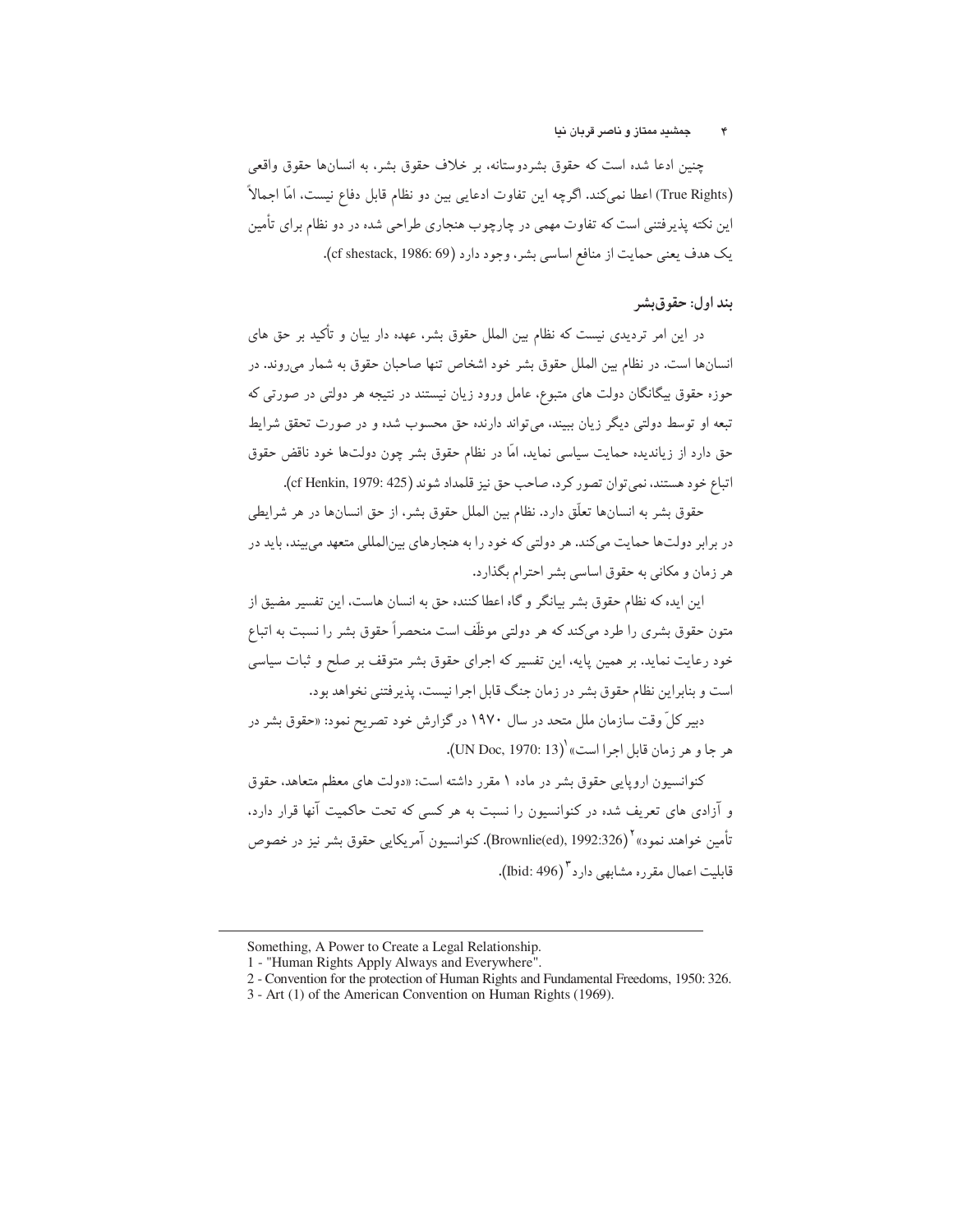#### چارچوب هنجاری نظام بینالملل حقوق بشر و بشر دوستانه ۵

مهم تفسیر واژه صلاحیت(Jurisdiction) است که هم در ماده ۲ میثاق بین|لمللی حقوق مدنی و سیاسی و هم در ماده ۱ کنوانسیون های اروپایی و آمریکایی حقوق بشر گنجانده شده است. به نظر می رسد این واژه به قدرت دولت اشاره دارد و نه محدودیت جغرافیایی یا سرزمینی این قدرت.

این پرسش که آیا اقدامات ارتکابی در خارج از سرزمین یک کشور مشمول مقررات کنوانسیون اروپایی حقوق بشر است یا نه، در قضیه اشغال قسمتی از قبرس توسط ترکیه، نزد کمیسیون اروپایی حقوق بشر مطرح گردید. کمیسیون با استمداد از متن فرانسه کنوانسیون (Relevant de leur Juridiction ). به این نتیجه دست یافت که دولت های عضو کنوانسیون متعهدند حقوق و آزادی های مصرّح در کنوانسیون را نسبت به همه اشخاص تحت اقتدار و مسئولیت واقعی خود تأمین نمایند، اعم از اینکه این قدرت در حوزه سرزمینی آنها و یا خارج از آن اعمال گر دد (Cyprus V.Turkey, 1975: 125-6).

این ایده توسط دیوان اروپایی حقوق بشر در دعوای لویزیدو علیه ترکیه تأیید گردید. دیوان در این قضیه، ترکیه را به سبب اقداماتی که در منطقه تحت کنترل نیروهای نظامی او در قبرس ارتكاب يافته بود، مسئول شناخت (Loizidou V.Turkey, 1996: 52).

کمیسیون آمریکایی حقوق بشر در مجموعهای از آرا و گزارش های خود، به نتیجه مشابهی نایل شده است. به نظر کمیسیون، کنوانسیون آمریکایی حقوق بشر و نیز اعلامیه حقوق و تکالیف انسان، نسبت به اقدامات شبلی در آمریکا و اقدامات آمریکا در پاناما و گرنادا قابل اجرا بوده است (f Provost, 2002: 20).

از چنین تفسیر و آرایبی میتوان نتیجه گرفت که نیروهای نظامی یک کشور در کشور دیگر تحت حاکمیت آن دسته معاهدات حقوق بشری خواهند بود که دولت متبوع آنها نسبت به آن متعهدند. بنابراین، به عنوان مثال، نیروهای نظامی انگلیس و فرانسه متعهدند که کنوانسیون اروپایی حقوق بشر را در عراق رعایت نمایند، از این رو نقض حقوق مصرّح در این کنوانسیون در خاک عراق توسط نیروهای نظامی آن دو دولت، مسئولیت بین|لمللی آنها را به دنبال خواهد داشت و اشخاصی که حقوق آنان نقض شده است میتوانند از سازکارهای پیش بینی شده در كنوانسيون براي جبران زيان وارده به خود استفاده نمايند (Ibid). كساني حتى از اين نظر دفاع می کنند که یک فرد زیاندیده در بلگراد در نتیجه پرتاب بمب های انگلیسی، در زمان تحمل آسیب و خسارت تحت حاکمیت دولت انگلستان بوده است، بنابراین می تواند خواهان رسیدگی به این مسأله باشد که آیا در هنگام بمباران، حق حیات افراد به موجب کنوانسیون اروپایی رعایت شده است یا نه. چنین دعوایی علیه هفده دولت عضو ناتو در دادگاه اروپایی حقوق بشر طرح گردید (Bankovit et al.v.17 states, 2000).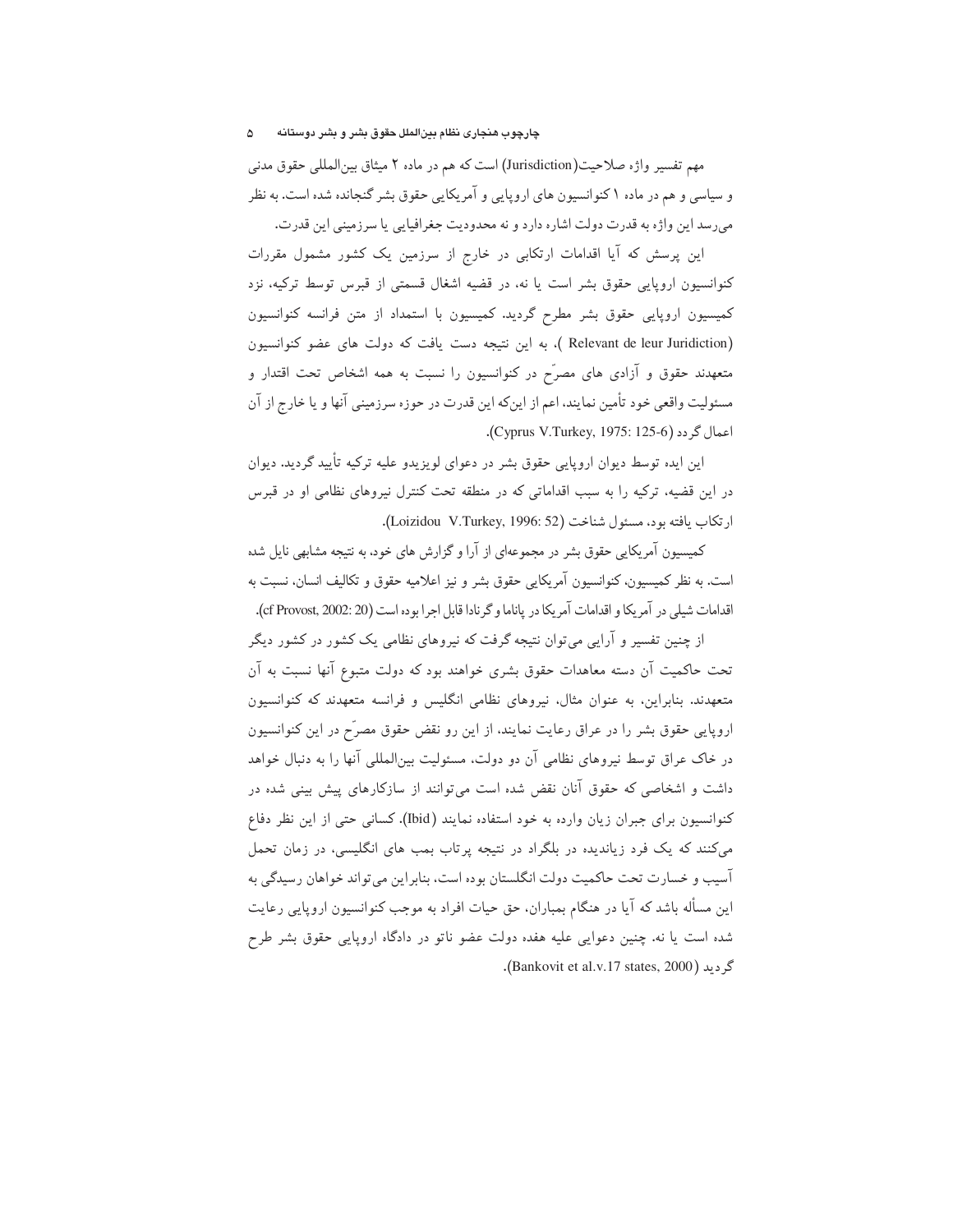یک فرمول مضیق تر در میثاق بین|لمللی حقوق مدنی و سیاسی به کار رفته است. به موجب بند یک ماده ۲ میثاق همه دولت های عضو، متعهدند حقوق شناخته شده در میثاق را برای همه افرادی که در سرزمین آنها مقیم هستند و تابع حاکمیتشان میباشند، بدون هیچ گونه تبعیضی بر پایه نژاد. رنگ، جنس، زبان، دین، عقیده سیاسی یا عقیده دیگر، اصالت ملّی یا اجتماعی، ثروت، نسب یا سایر وضعیتها رعایت و تضمین نمایند.

در این فرمول یک مؤلّفه جغرافیایی وجود دارد که ممکن است چنین تفسیر شود که میثاق بر اعمال ارتکاب یافته در خارج از حوزه سرزمینی یک کشور قابل اعمال نیست. بر پایه این تفسیر، مردم مقیم در سرزمینی که توسط دولت دیگر اشغال شده است، از حقوق مصرّح در میثاق برخوردار نخواهند شد. بنابراین میثاق نمیتواند در وضعیتهایی همچون اشغال قبرس توسط ترکیه و یا اشغال جنوب لبنان به وسيله اسرائيل قابل اعمال باشد (Schindler, 1982; Provost, 2002: 21).

افزون بر این، مطابق این تفسیر، میثاق بر اقدامات نمایندگان یک دولت که در خارج از قلمرو سرزمینی او حتی بر ضد اتباع آن دولت ارتکاب مییابد. حاکم نخواهد بود. چنین تفسیری به مردم سرزمین های اشغالی آسیب جدی وارد میکند و زمینه نقض حقوق آنان را فراهم میسازد.

این تفسیر با این قاعده ناسازگار است که نظام بین المللی حقوق بشر، مستقیماً حقوقی را به مردم در برابر هر دولتی که نسبت به او اعمال قدرت میکند، اعطا مینماید. حقوق بشر به هر فردی در مقام موجودی انسانی حق میدهد که از امتیازات و تضمینات مندرج در معاهدات بین|لمللی بهرهمند گردد. در پرتو نظام حقوق بشر، فرد انسانی در جامعه بین|لمللی دارای شخصیتی مستقل و شناخته شده است. در پرتو این نظام دولتها در قبال «انسان» متعهد شده اند. در این قلمرو هر فرد در مقام موجودي انساني و نه تبعه اين يا آن دولت، مورد توجه قرار گرفته است.

از این روست که چنین تفسیری از بند یک ماده ۲ میثاق هم توسط حقوق،دانان و هم از سوی کمیته حقوق بشر به چالش کشیده شده است. برجنتال یکی از این حقوقدانان است. وی با استناد به ماده ۱ یروتکل اختیاری الحاقی به میثاق، معیار گستردهتری از صلاحیت (Wider Criterion of Jurisdiction) ارائه نموده است (Burgental, 1981:72). توماشات نیز هرگز پذیرفتنی نمی،داند که به دولتهای عضو میثاق، اختیار داده شود در خارج از مرزهای خود حقوق، آزادیها و تمامیت شخصی اتباع خود را مورد تجاوز قرار دهند (cf Meron, 1987: 41-3).

افزون بر این، پارهای از حقوق شناخته شده در میثاق به طور ضمنی دلالت بر این دارد که شخص برخوردار از آن حق، در خارج از قلمرو سرزمینی دولت باشد. بند چهار ماده ۱۲ که بر حق ورود شخص به کشور خود سخن میگوید، بدین معنا است که شخص در قلمرو سرزمینی خود به سر نمیبرد.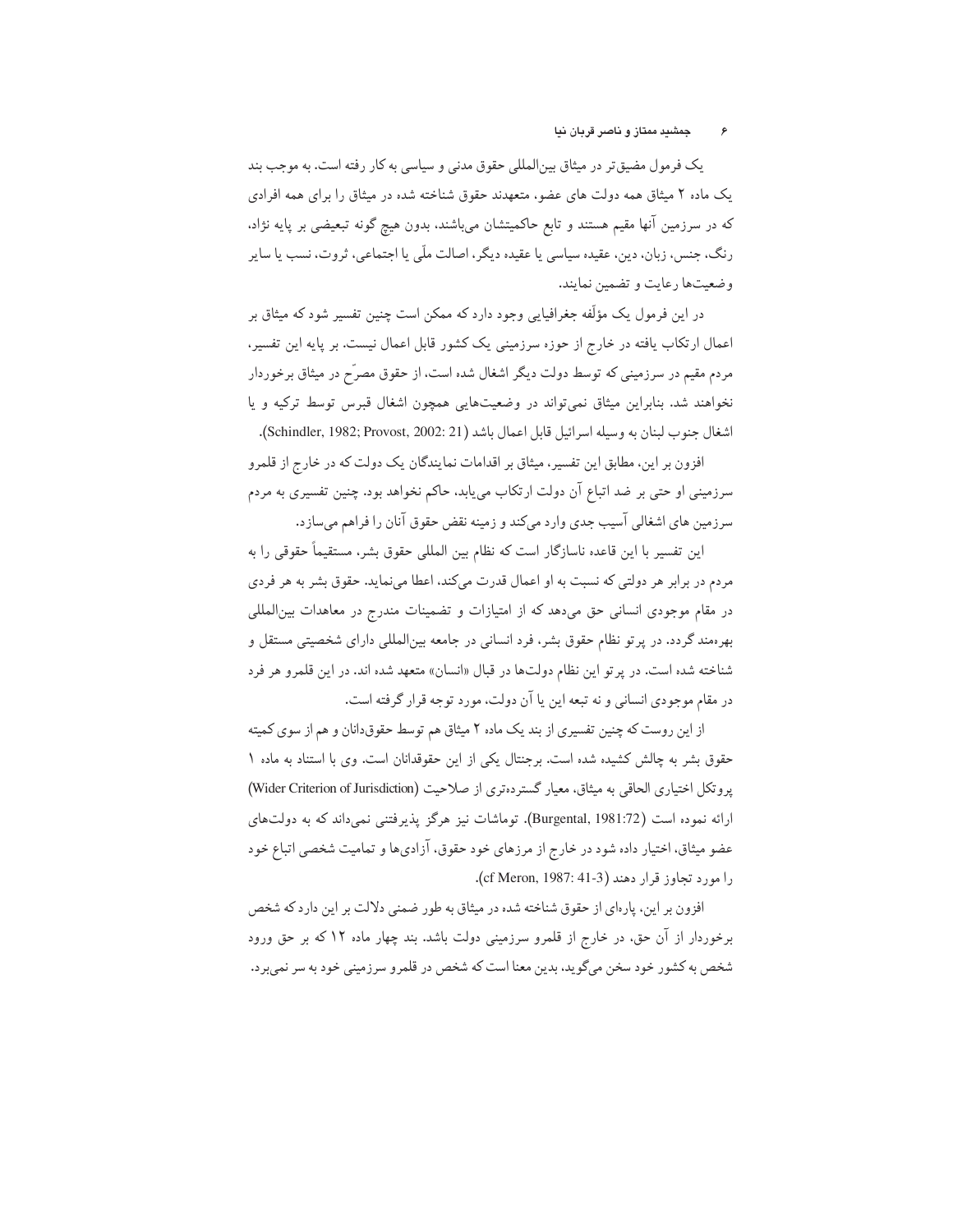## چارچوب هنجاری نظام بینالملل حقوق بشر و بشر دوستانه

مراجعه به کارهای مقدماتی میثاق، آشکار می سازد که قید «سرزمین» ( All Individual within its ...Territory) با هدف دیگری در ماده مورد بحث درج شده است. قصد تدوین کنندگان این بوده است که از ایجاد تعهد مطلق بر دولتها در تضمین حقوق افراد در خارج از سرزمین خود پیشگیری کنند. اگر این قید از ماده ۲ حذف میشد، این هراس وجود داشت که تفسیری از آن به دست داده شود که دولت متبوع شخصی که به وسیله کشور دیگر و در خارج از قلمرو سرزمینی او حقوقش نقض شده است، مسئول شناخته شود (Ibid: 74).

كميته حقوق بشر در تفسير كلي از ماده ۲ ميثاق، معيار گستر ده ترى از صلاحيت را پذير فته است. کمیته صریحاً این ایده را مردود دانسته است که میثاق، اقدامات صورت گرفته در خارج از قلمرو سرزمینی یک کشور توسط نمایندگان او را در بر نمی گیرد.

كميته در قضيه لويز عليه اوروگوئه (Lopez v. Urugua) بر اين تفسير تأكيد نمود. قضيه مربوط بود به ربودن یک کودک از اتباع اوروگوئه توسط عوامل آن دولت در سرزمین آرژانتین و با همکاری مأموران او. کمیته با اشاره به بند یک ماده ۵ میثاق که بر پایه آن، میثاق نباید به گونهای تفسیر شود که نقض حقوق بشر را تجویز نماید. چنین استدلال کرد که این امر معقول نیست که ماده ۲ میثاق به نحوی تفسیر شود که به دولتهای عضو اجازه دهد، میثاق را در سرزمین دولت دیگر نقض کنند. نامعقول است که دولتهای عضو از نقض حقوق مندرج در میثاق تنها در قلمرو سرزمینی خود ممنوع باشند (UN Doc, 1985: 91). تعهدات حقوق بشرى دولتها، به سرزمين تحت حاكميت آنها محدود نمیشود. دولتها موظفند حقوق بشر را نسبت به افراد مقیم قلمرو، تحت حاکمیت و یا تابع صلاحیت خود رعایت کنند. بنابراین هرگاه کارگزاران یک دولت، به هر دلیل در خارج از سرزمین دولت متبوع خود فعالیت میکنند، موظف به رعایت قواعد حقوق بشر هستند؛ چه آنکه هر چند آن سرزمین تحت حاكميت آنان نيست، اما تحت صلاحيت آنان است.

اين كه نظام بين الملل حقوق بشر، انسانها را به عنوان انسان و فارغ از تابعيت و محلِّ اقامت صاحب حق میشناسد، با ماهیت خود اجرایی یا قابلیت اعمال مستقیم ( Direct Applicability or Self Executing Character) یارەای از هنجارهای حقوق بشری نیز تأیید می،شود. معیارهای شناسایی یک قاعده به عنوان قاعده خود اجرا عبارتند از: قصد متعاهدان و کمال و وضوح قاعده.

برخی از حقوقدانان، تعداد پرشماری از مقررات حقوق بشری را مستقیماً قابل اعمال می،دانند. قواعد موجود در میثاق بین|لمللی حقوق مدنی و سیاسی و کنوانسیون اروپایی حقوق بشر از این دست قواعد به شمار میروند (cf Provost, 2002: 23; Bossuy: 317). بیتردید تمامی هنجارهای بین|لمللی خالق حقوق برای افراد، خود اجرا نیستند. همچنین در این مسأله که آیا همهٔ هنجارهای خود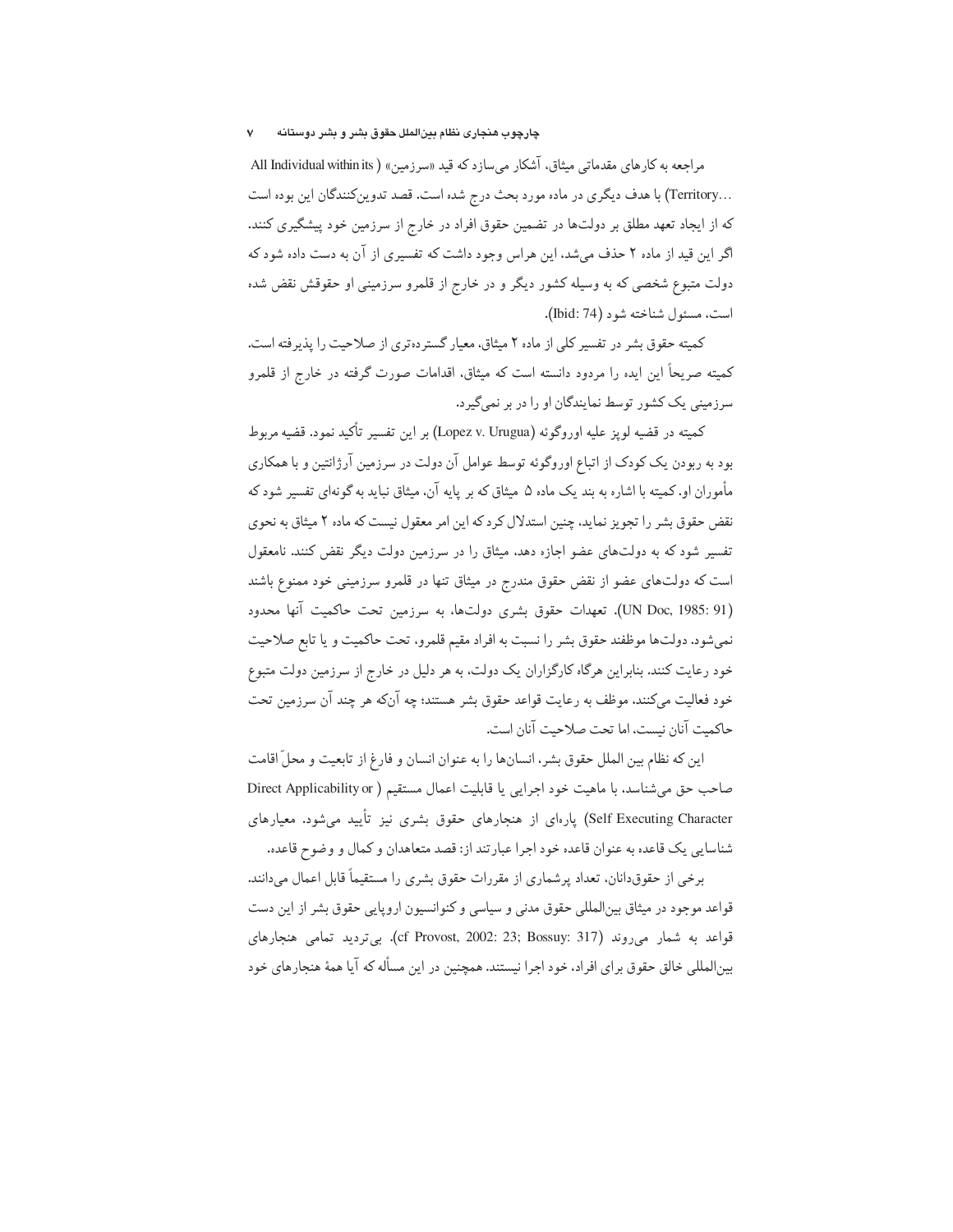اجرا، حقوقی برای افراد میآفرینند، تردید وجود دارد. به هر روی، باور به این که بسیاری از قواعد حقوق بشر خود اجرا تلقی میشوند، نشان از آن دارد که دست کم پارهای از هنجارهای حقوق بشر، حقوق افراد را در جامعه جهانی به عنوان دارنده منزلت و جایگاه بین|لمللی تبیین می کنند.

نباید تصور کرد چون بر اساس نظام حقوق بشر، انسانها صاحب حق تلقی میشوند، تنها اثر هنجاري اين نظام آن است كه براي افراد حقوق بين|لمللي مي|ّفرينند؛ چه آنكه به واقع معيارهاي حقوق بشر افزون بر افراد دارنده حق، سیاست عمومی(Public policy) را نیز مد نظر دارند. این امر از بند یک ماده ۳۷ کنوانسیون اروپایی حقوق بشر، آشکارا قابل استنباط است. بر اساس این ماده، در صورتی که خواهان در یک دعوا، تمایلی به ادامه رسیدگی نداشته باشد، در صورت اقتضای منافع عمومي، دادگاه مي تواند به رسيدگي ادامه دهد.

نتیجه اینکه افراد به عنوان دارندگان حق، در برابر هر دولتی که نسبت به هنجارهای حقوق بشر متعهد است، از حقوق بهرهمندند. شاخص اصلي اين نحو اعطاي حق، غير مشروط بودن و جهان شمولي حقوق بشر است.

# بند دوم: حقوق بشر دوستانه

الف) انسان؛ صاحب حق به موجب حقوق بشر دوستانه

اینک وضعیت را در نظام بین الملل حقوق بشردوستانه بررسی کرده، به این پرسش پاسخ مي دهيم كه آيا به موجب حقوق بشردوستانه انسانها صاحب حق محسوب مي شوند يا نه و الگوى کلی حمایت از انسان در این نظام چیست؟ بیتردید منافع بشر که حقوق بشردوستانه تلاش میکند از آن حمایت نماید. به نحوی گسترده با حقوقی شباهت دارد که نظام بین|لملل حقوق بشر از آنها حمایت میکند. با وجود این، آیا دو نظام، چارچوب های هنجاری یکسانی اتخاذ نموده و از طریق اعطای حقوق به انسانها و دارنده حق دانستن انسانها از آنان حمایت میکنند؟

مسلّم است که چارچوب هنجاری اتخاذ شده درحقوق بشردوستانه برای کاستن از میزان درد و رنج انسانها در خلال منازعات مسلحانه به وضوح قالب هنجارى شناخته شده در حقوق بشر نیست. از زمان تصویب کنوانسیون ۱۸۶۴ ژنو، بر تضمین کرامت شخص انسان تأکید شده است که نشان از باور عمیق به وجود حقوق غیر قابل اسقاط و انتقالی دارد که حتی در بحبوحه جنگ نیز سلب شدنی نیست. ولی ممکن است گفته شود این هدف با اعطای حق به اشخاص حمایت شده و صاحب حق تلقی کردن آنها ملازمه ندارد. این ادعا با این حقیقت اثبات میشود که در این كنوانسيون نه واژه حق(Right) به كار رفته است و نه معادل آن.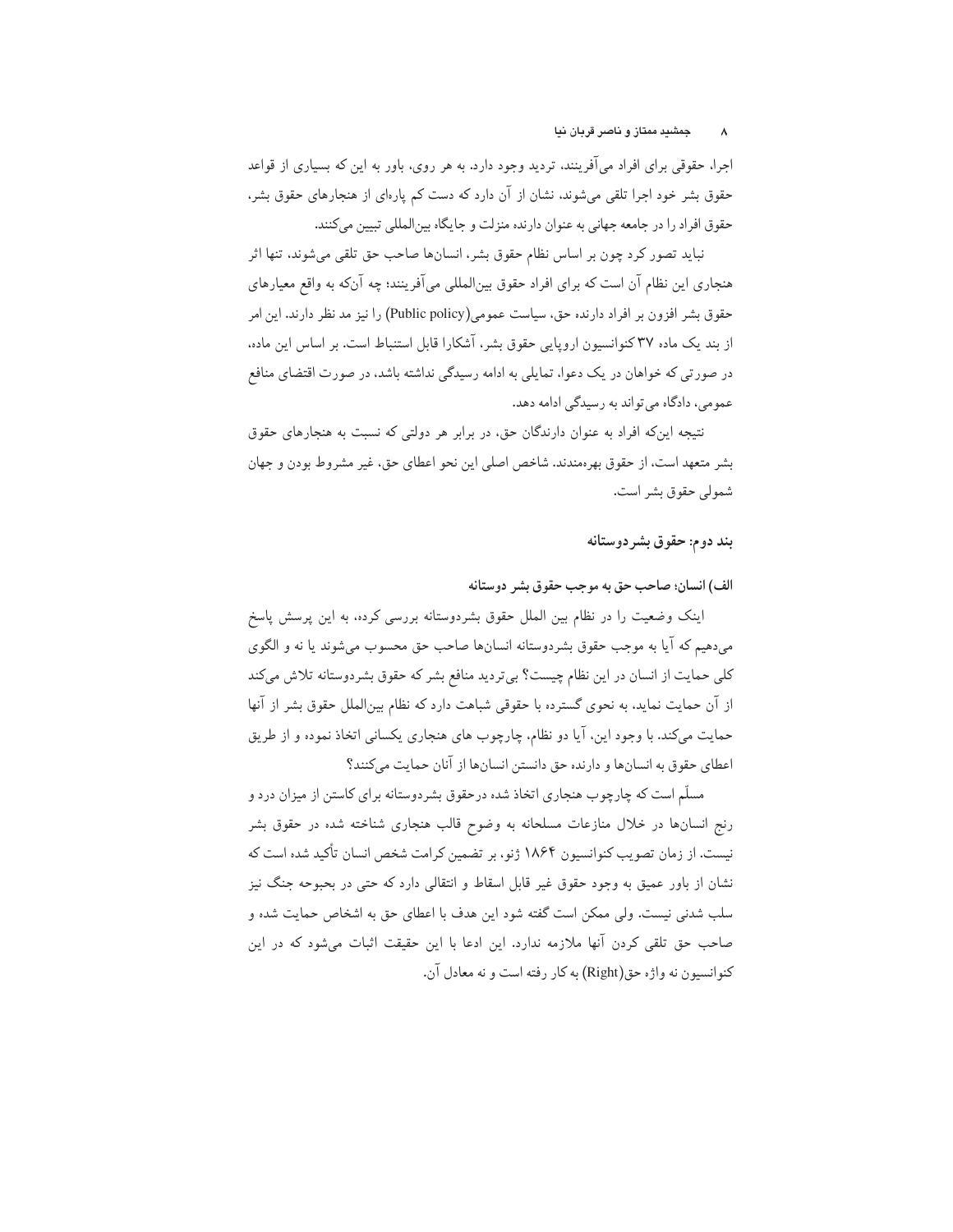### چارچوب هنجاری نظام بینالملل حقوق بشر و بشر دوستانه  $\mathbf{A}$

هیچ مفهومی از حقوق بشر، اعم از حقوق غیر نظامیان، اسپران جنگی یا جنگجویان در مقررات ۱۸۹۹ و ۱۹۰۷ به چشم نمی خورد. در این مقررات اساساً از حقوق افراد نظامی، غیر نظامی، اسيران جنگي، جنگجو پان و مانند آنها سخن نرفته است.

برای نخستین بار کنوانسیون ۱۹۲۹ ژنو درباره رفتار با اسیران جنگی، صریحاً مفهوم «حقوق افراد حمايت شده» ( Rights of protected persons ) را به كار گرفته است. در اين کنوانسیون همچنین از حق اقامه دعوا علیه مراجع نظامی در اعتراض به شرایط بازداشت ْ، حق داشتن وکیل در دادرسی قضایی ٌ و حق تجدید نظرخواهی از احکام قضایی ؓ سخن به میان آمده است (Schindler and Toman, 1989).

کنوانسیون های چهارگانه ۱۹۴۹ ژنو که پس از صدور اعلامیه چهانی حقوق پشر به تصویب رسیدند، حاوی ارجاعات متعدد به «حقوق افراد حمایت شده» می باشند (37 cf pictet, 1958). آیا این بدان معنا است که کنوانسیون های ژنو به افراد حق های بین|لمللی اعطا کرده و به موجب این اسناد افراد انسانی دارنده حق به شمار می روند؟

ماده ۶ مشترک سه کنوانسیون اول و ماده ۷ کنوانسیون چهارم و نیز ماده ۷ مشترک سه کنوانسیون نخست و ماده ۸ کنوانسیون چهارم ژنو، بر این امر دلالت دارند که کنوانسیونها به افراد ذي نفع حقوقي اعطا ميكنند. ماده ٧ تصريح دارد كه هيچ كس نمي تواند در هيچ حالي از تمام يا قسمتي از حقوقی که این کنوانسیونها به او اعطا کردهاند، چشمپوشی کند و نباید برای صرف نظر کردن از آنها تحت فشار قرار گیرد. <sup>٤</sup> ماده ۶ مقرر ميكندكه به رغم اينكه دول معظم متعاهد حق دارند در ارتباط با هر موضوع تحت حاكميت كنوانسيونها، موافقت نامههاي اختصاصي بين خود منعقد سازند، ولي هيچ موافقت نامهای نباید به موقعیت اشخاص حمایت شده آسیب وارد کند و یا حقوقی راکه کنوانسیونها به آنها اعطا کر دهاند، محدود ساز د.<sup>0</sup>

تعابیر به کار رفته در این مواد هیچ تردیدی به جا نمیگذارد که دولتهای معظم متعاهد قصد داشتهاند با تصویب این کنوانسیونها، حقوقی به انسانهای حمایت شده اعطا کرده، آنان را صاحب حق قلمداد كنند.

<sup>1 -</sup> Art. 42.

<sup>2 -</sup> Art. 62.

 $3 - Art. 64.$ 

<sup>4 -</sup> No one May Renounce or be Forced to Renounce the protection Accorded him by the Conventions.

<sup>5 - ...</sup> No Special Agreement Shall Adversely Affect the Situation of [protected persons] nor Restrict the Rights which it confers upon them.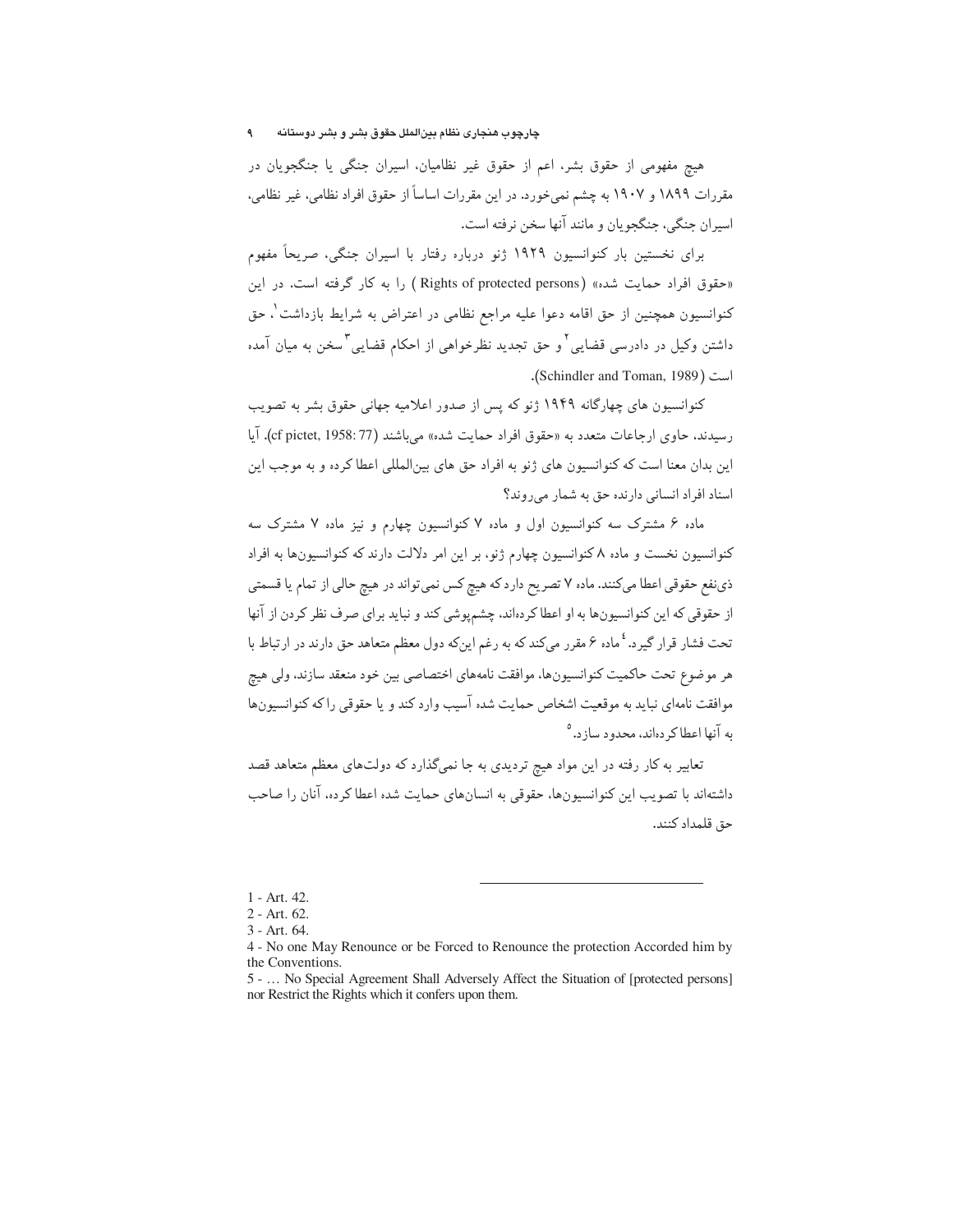# ب) حقوق بشر دوستانه؛ حقهای با ماهیت دوگانه

یارهای بر این باورند که کنوانسیونهای حقوق بشردوستانه حقهای با ماهیت دوگانه (Rights of Dual Nature) اعطا میکنند. حقهای دوگانه به طور همزمان وجود دارند. این حقها نسبت به افراد حمایت شده و نیز همزمان نسبت به دولتی که آنها تابع آن هستند، تضمین میشود (Duality of Rights) بر اعتقاد به دوگانگی حقوق (Cf Abi saab, 1984: 265; Dinstein, 1984: 345) نتایجی مترتب است. از آن رو که دولت تنها دارنده حقوق به شمار نمی رود، نمی تواند از آن نسبت به افراد اعراض کند. چنانکه اعراض افراد از حق خود، آسیبی به حق دولت وارد نمیکند. چه آنکه .<br>حقوق انسانهای حمایت شده و حق دولت متبوع آنها دو تعهد جداگانه بر دولت متخاصم تحمیل مى كند. با اين ترتيب از لحاظ عملى چون حق دولت و افراد به طور مستقل از يكديگر وجود دارند، حمایت مؤثرتری از افراد صورت میگیرد. انسانهای تحت حمایت، میتوانند با توسل به سازکارهای قانونی درصدد استیفای حقوق خود برآیند. بدون اینکه لازم باشد بر قصد و حسن نیت دولت متبوع خود تکیه کنند. به همین نحو دولت متبوع افرادي که حقوق آنان نقض شده است مي تواند حقوق خود را استيفا كند. بدون اينكه لازم باشد افراد را به كمك بطلبد ` (Dinstein, 1984: 355). به عنوان مثال. شکنجه کردن اسیران جنگی ممنوع است چنانکه ماده ۱۷ کنوانسیون سوم ژنو بر این منع تصریح کرده است. حال اگر یک اسیر جنگی شکنجه شده باشد، حق او و حق دولت متبوع او به طور مجزاً و همزمان نقض شده است، بنابراین هر یک از آن دو حق دارند. اقدامات مناسب و مقتضی را معمول دارند و اعراض یکی از صاحبان حق از حق خویش، به حق دیگری آسیبی وارد نمی کند (bid).

بر ماهیت دوگانه حقوق بشردوستانه این اثر نیز مترتب است که هرگاه دولتی به یک جنگ تجاوزکارانه مبادرت نماید و صلح و امنیت بین|لمللی را نقض کند. حق افراد اعم از جنگجویان. غیرنظامیان، اسیران و مانند آنها را از میان نمی,برد. این سخن کاملاً درست است که هیچ دولتی نمي تواند از عمل خلاف خود سود ببرد، ولي اولاً: اقدام تجاوزكارانه يک دولت مي تواند تنها حق او را زایل کند و بنابراین ممکن است گفته شود، اگر در خلال جنگ حقوق اتباع دولت متجاوز نقض شود. آن دولت چون خود زمینهٔ این نقض حقوق را فراهم کرده است، نمیتواند خود را ذیحق تلقی کرده در جهت استيفاي آن بكوشد، ولي حقوق اتباع به قوت خود باقي خواهد ماند.

ثانیاً: عمل خلاف یک دولت، این حق را برای دولت دیگر ایجاد نمیکند که مقررات بشردوستانه را نقض کند. حتی اگر دولتی پس از تجاوز، قواعد بشردوستانه را نادیده بینگارد، دولتی که به حق، در مقام دفاع از خود بر آمده است، مجاز به مقابله به مثل و نقض حقوق بشردوستانه نخواهد بود.

<sup>1 -&</sup>quot;The Lawful Combatant of Civilian May Stand on his or her Right without Having to Rely on the Good will of the State of Nationality and by the State of Nationality May Stand on its Right without Depending on a Call for Help from the Individual."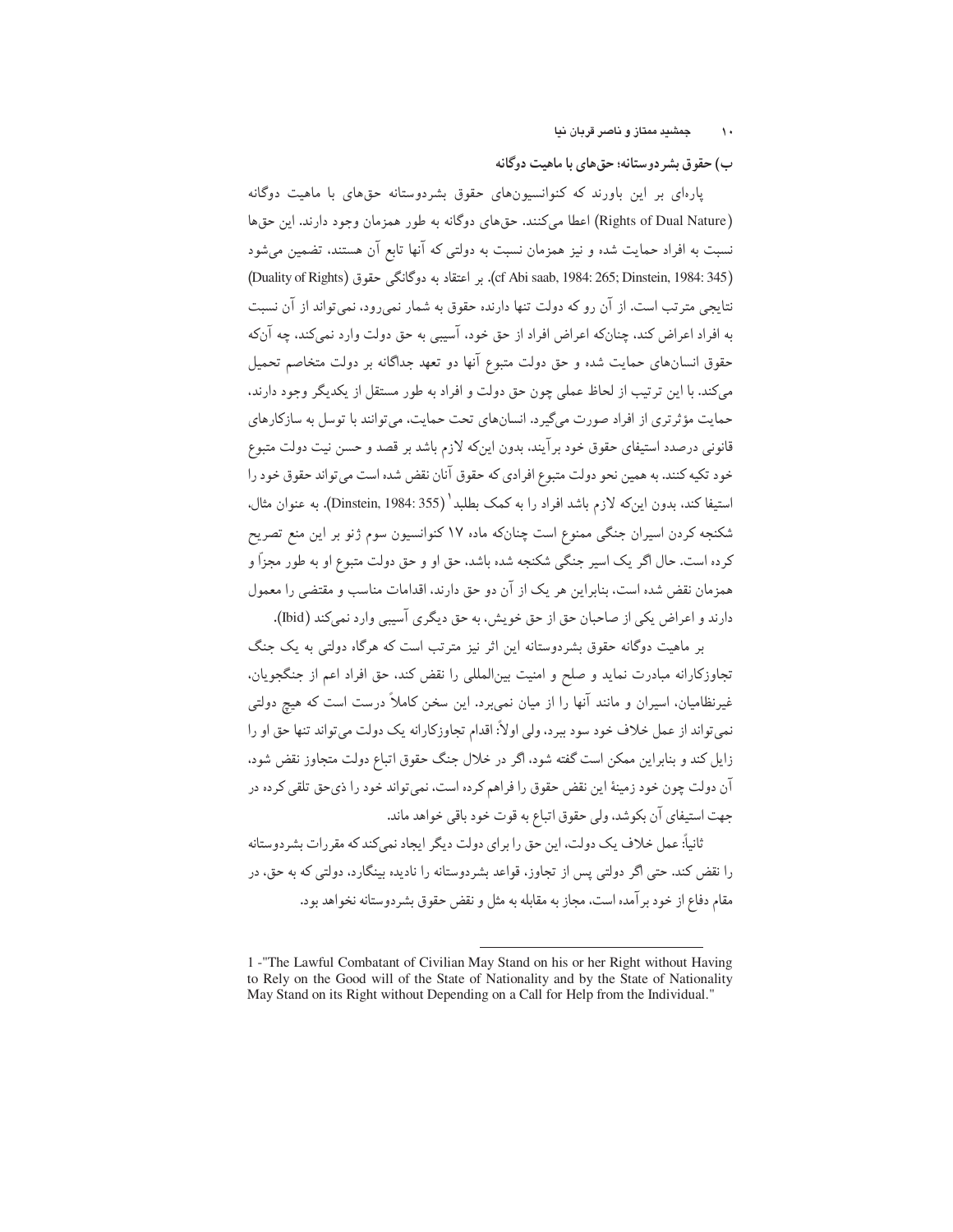ج) هنجارهای حقوق بشر دوستانه؛ بیانگر معیارهای رفتار با افراد

به نظر پارهای از حقوق دانان، صرف کاربرد واژه «حق» در کنوانسیونهای چهارگانه ژنو، نمي تواند به طور قطع. گوياي ماهيت هنجارهاي ايجاد شده به وسيله كنوانسيونها يا معادل آنها در حقوق بشردوستانه عرفي باشد (cf Akehurst, 1987:73).

در حمایت از این دیدگاه گفته شده است که تفسیر دیگر از مواد ۶ و ۷ مشترک کنوانسیونهای ژنو، این است که از آن رو اعراض از حمایتهای اعطا شده به اسپران جنگی و دیگر اشخاص حمایت شده، معتبر نیست که کنوانسیونها درصددند معیارهای رفتار با افراد را مقرر دارند و نه بیان حقوق، آن چنان که در معاهدات حقوق بشری معمول است.

صدر ماده ۶ مشترک، از ماده ۸۳ کنوانسیون ۱۹۲۹ ژنو درباره رفتار با اسیران جنگی اقتباس شده است که به متخاصمان اجازه میداد با انعقاد موافقتنامههای خاصی شرایط کنوانسیون را دگرگون سازند. به واقع، قواعد مندرج در کنوانسیون ۱۹۲۹ از ماهیت تکمیلی و تفسیری برخوردار بود که امکان توافق بر خلاف آن پیش بینی شده و مشروع تلقی گردیده بود. در خلال جنگ جهانبی دوم آشکار گردید که چنین مقررهای اسیران جنگی را بسیار آسیبپذیر میسازد؛ چرا که دولتهای در موقعیت ضعیف تر ممکن بود تحت فشار و اجبار با اعراض، از یارهای از هنجارهای حمایتگر اسیران، موافقت نمایند. به عنوان مثال، فرانسه موافقت نمود که برخی از اسیران جنگی بازداشتشده توسط آلمان به اردوگاههای کار منتقل شوند که در نتیجه از حمایتهای مقرر در کنوانسیون ۱۹۲۹ برخوردار نخواهند بود (Provost, 2002: 29).

ماده ۶ مشترک کنوانسیونهای ژنو، بدین منظور تعبیه گردید که هرگونه موافقتنامه خاصی را که ناقض معیارهای شناخته شده در کنوانسیونها باشد، ممنوع سازد. بنابراین قصد تدوینکنندگان این نبوده است که حقی غیر قابل اسقاط و اعراض توسط دولتها برای افراد جعل کنند، بلکه اراده کردند نظامی دربردارنده معیار حداقلی تأسیس کنند که به هیچ روی عدول از آن مجاز نیست.

اما در خصوص ماده ۷ مشترک نکته قابل توجه این است که پیش نویس اولیه کمیته بینالمللی صلیب سرخ به اشخاص حمایت شده این حق را داده بود که به نحو معتبر از حق خود اعراض کنند، مگر آنکه تحت زور و فشار ناروا قرار گیرند. چنین مقررهای به وضوح این ادعا را تقویت میکرد كه كنوانسيونها «حقوقي» را به اشخاص حمايت شده اعطا مي كنند.

اما در کنفرانس منتهی به تصویب کنوانسیونها، آن ماده پیشنهادی پذیرفته نشد، بلکه یک نظام مطلق ممنوعیت اعراض مورد پذیرش قرار گرفت؛ چه آنکه بدون چنین منع مطلقی، دولتهایی که اشخاص حمایت شده در اختیار و تحت قدرت آنها قرار دارند. به آسانی میتوانند اعراض از حقوق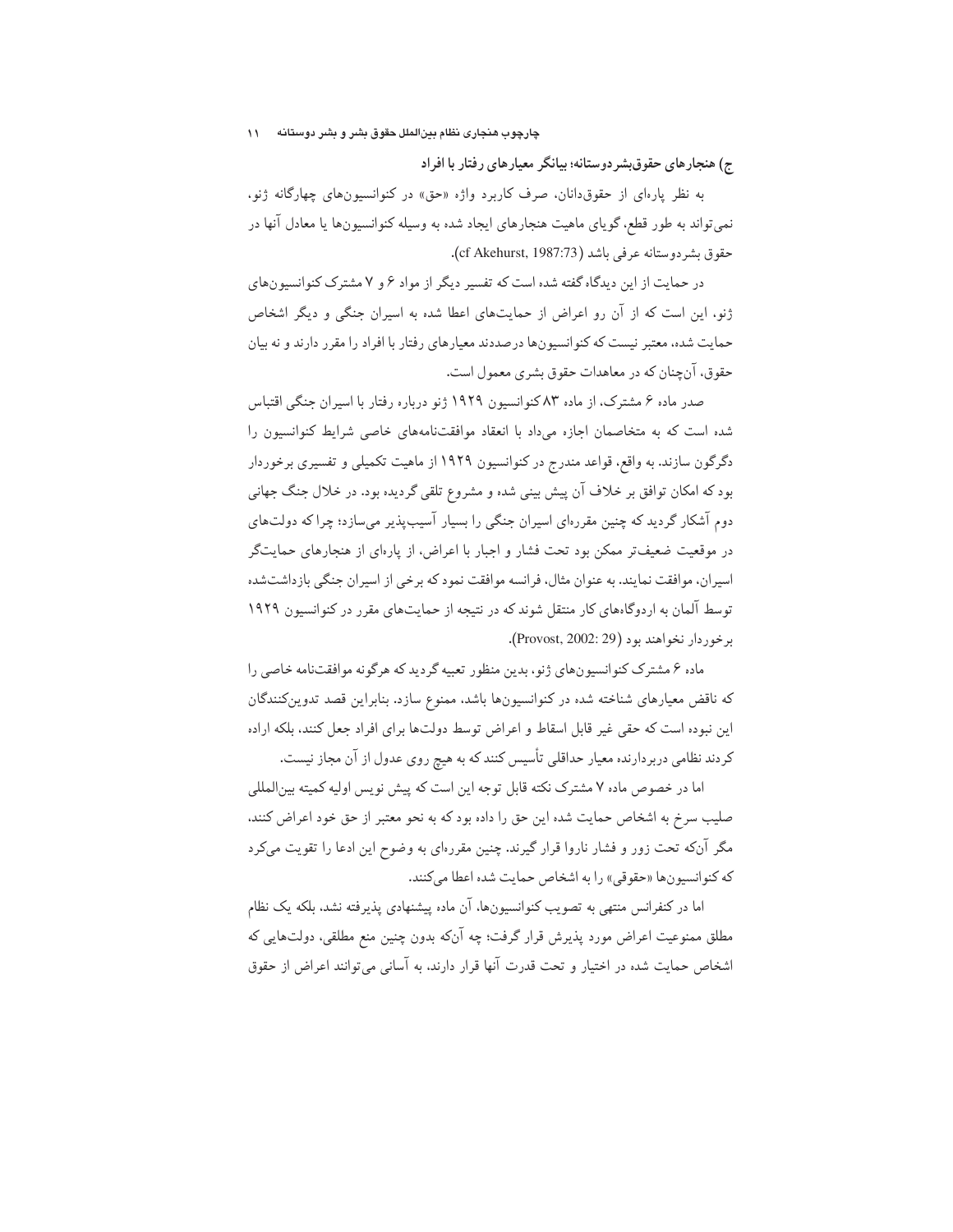توسط آنان را ادعا کنند. در حالی که رد آن دشوار است (Meron, 1982: 223). تنها راه ایجاد نظام حمایتی حاوی استانداردهای مطلق رفتار، عبارت است از اعلام تغییرناپذیری این استانداردها که در كنوانسيون ها صورت گرفته است.

تفسیر کمیته بین|لمللی صلیب سرخ از کنوانسیونهای چهارگانه، بیانگر این نکته است که چون اشخاص حمایت شده در موقعیتی قرار ندارند که بتوانند آزادانه منافع برتر خود را تشخیص دهند. تدوینگران کنوانسیون کوشیدهاند. معیارهای رفتار را تضمین کنند که اجرای آنها کمترین توقف را بر خواست و اراده حمایتشدگان دارد (Pictet, 1958: 75). انعطافناپذیری این معیارها، این نتیجه را نیز میتواند به دنبال داشته باشد که هرگاه جنگجویان، به رغم تمایل، توسط دولتی به جنگ وارد شده باشند، در صورت اسیر شدن، قانوناً نمیتوانند به نفع دولت بازداشتکننده علیه دولت متبوع خود ىحنگند، حتى اگر شديداً به آن رضايت داشته باشند.

عنصر دیگری که از این رویکرد تفسیری حمایت میکند که هنجارهای حقوق بشردوستانه بیانگر معیارهای رفتارند و نه حقوق اشخاص حمایت شده، عبارت است از ماده ۸۵ کنوانسیون سوم ۱۹۴۹ ژنو. به موجب این ماده یک اسیر جنگی، اگر متهم به ارتکاب جنایت جنگی باشد، یا حتی به این جرم محکوم شده باشد، از امتیازات و منافع کنوانسیون برخوردار خواهد بود. عملکرد دولتها که قبل از تصویب کنوانسیونهای ژنو وجود داشت، به خوبی نشان میدهد که در آن زمان، این قاعده به طور كلي در حقوق بين|لملل به رسميت شناخته شده نبود. بر پايه حقوق بين|لملل عرفي، شخصی که مرتکب جنایت جنگی میشد، چنین فرض میشد که از امتیازات و حمایتهای مصرح در کنوانسیونها چشم پوشیده است. رویه دولتها در خلال جنگ جهانی دوم و نیز تصمیمات قضایی بعد از جنگ در فرانسه، هلند، ایتالیا، ژاپن و به ویژه رأی صادره از دیوان عالی آمریکا در قضيه ياماشيتا (Yamashita Case) اين فرض را تأييد ميكند (Pictet, 1960: 413). از همين روى ماده ۸۵، حمایت اندکی از کنفرانس متشکل از کارشناسان دولتها که در سال ۱۹۴۷ در ژنو برگزار گردید، دریافت کرد، چنانکه مورد مخالفت تعدادی از دولتها در کنفرانس دیپلماتیک ۴۹ قرار گرفت و نیز کشورهای بی شماری به ویژه دولتهای بلوک شرق هنگام تصویب، شرطهایی بر آن اعمال كردند (Schindler and Toman, 1983: 563). فرض اعراض كه ماده ٨۵ آن را مردود دانسته است. بر این منطق استوار است که شخصی که حقوق بشردوستانه را نقض میکند، در واقع آن نظام حقوقی را به عنوان یک مجموعه نفی میکند، در نتیجه گویی از حق خود در بهرهمند شدن از حمایتهای اعطا شده به وسیله هنجارهای حقوق بشردوستانه اعراض کرده است.

نکته قابل توجه این است که مخالفت با قاعدهای که به صورت ماده ۸۵ تجلی یافت، در محاق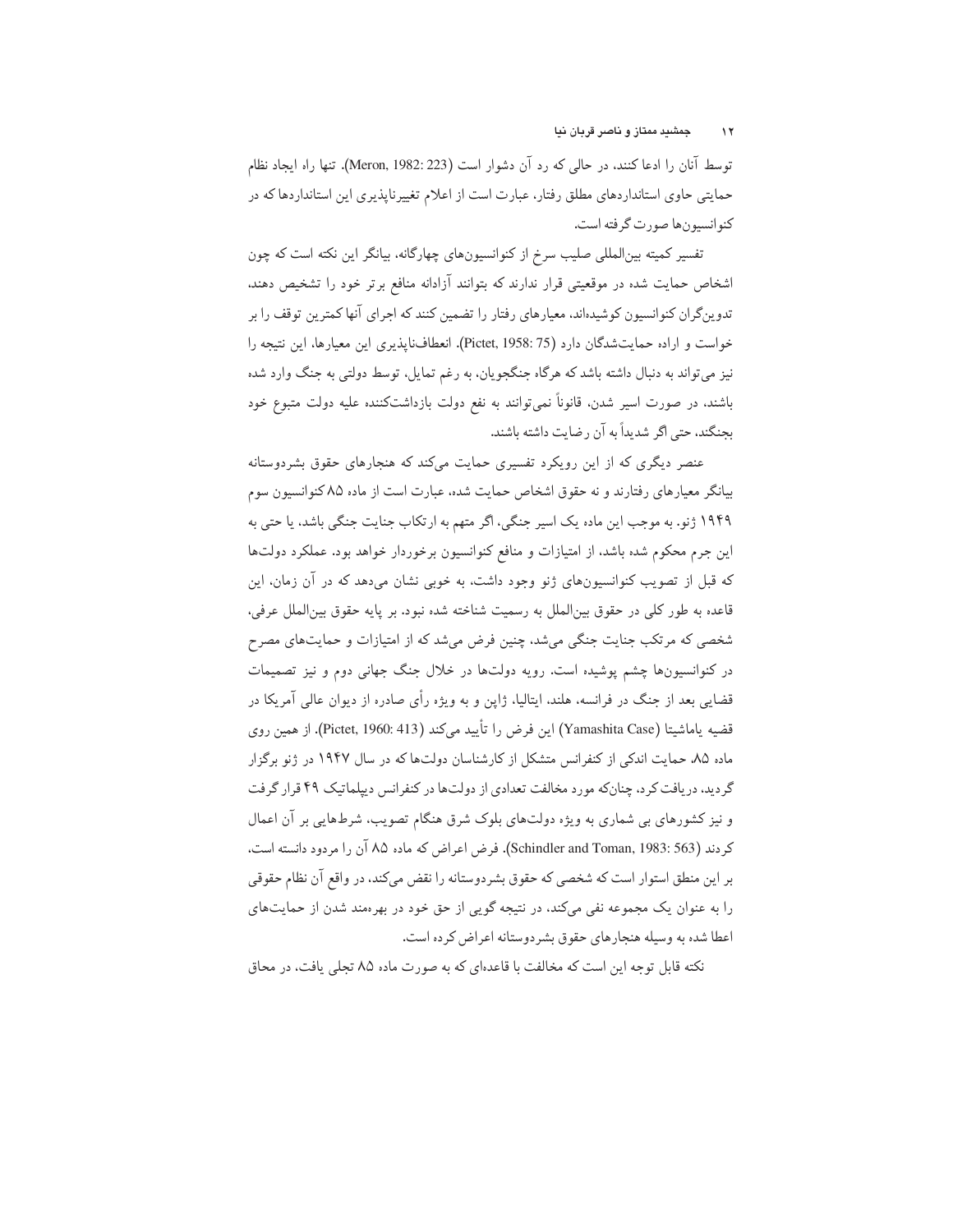چارچوب هنجاری نظام بینالملل حقوق بشر و بشر دوستانه مس ۱۳

قرار گرفت و درنتیجه، آن قاعده یک بار دیگر در بند ۲ ماده ۴۴ پروتکل اول الحاقی تکرار گردید. بر اساس این مقرره، هرچند همهٔ رزمندگان ملزم به رعایت قواعد حقوق بین|لملل قابل اجرا در مخاصمات مسلحانه هستند، اما تخلّف از این قواعد موجب نمی شود که یک رزمنده از حقوق مربوط به رزمنده، و چنانچه به دست نیروهای دشمن اسیر شود از حق «اسیر قلمداد شدن»، محروم گردد.

از آن رو حتی جنایتکاران جنگی وصف اسیر جنگی را از دست نمیدهند و همچنان از حمایتهای قانونی برخوردار میشوند حمایتهای اعطا شده، ماهیت حقوق را ندارد، بلکه معیارهایی است که باید بر اساس آن با افراد تحت حمایت رفتار کرد و اقدام متخلفانه افراد. موجب محرومت آنها نمبيء دد.

مقررهٔ مشابه برای اشخاص حمایت شده غیرنظامی، بر اساس کنوانسیون چهارم ژنو تا حدودی متفاوت است. مطابق ماده ۵ این کنوانسیون چنان چه شخص مورد حمایت، مظنون به ارتکاب اعمال خصمانه و مضر به امنیت دولت باشد، اگر اعمال کنوانسیون نسبت به چنین شخصی، به امنیت دولت آسيب وارد كند، وي از حقوق و حمايتهاي مندرج در اين كنوانسيون برخوردار نخواهد بود.

همچنین، هرگاه شخص مورد حمایت، در سرزمین اشغالی به اتهام ارتکاب جاسوسی یا خرابکاری یا ارتکاب اقدامات خصمانه علیه امنیت دولت اشغالگر دستگیر شود، در صورتی که امنیت مطلق نظامی اقتضا کند، چنین فرض میشود که از حقوق مربوط به ارتباطات به موجب این كنوانسيون، اعراض كرده است. ٰ البته با وجود اين با چنين اشخاصي بايد با انسانيت رفتار شود ْ. آنان نباید از حق محاکمه عادلانه و قانونی که در این کنوانسیون مقرر شده است، محروم گردند. افزون بر این، در اولین زمان ممکن که با امنیت دولت یا قدرت اشغالگر سازگار باشد، تمام حقوق و امتیازات پیش بینی شده در کنوانسیون به این اشخاص اعطا میگردد. از ادبیات به کار رفته در این مقرره استفاده می شود که حقوق افراد حمایت شده، به آنان اعطا می شود و در شرایطی حقوق از آنان سلب مي شود و يا فرض مي شود، آنان خود از حق خود اعراض كرده اند.

ولی یک نگاه عمیقتر به قاعده روشن میکند که حتی از این مقرره نباید چنین برداشت نمود که افراد به موجب این کنوانسیون دارنده حق محسوب میشوند؛ چه آنکه به رغم ادبیات به کار رفته، تحدید یا تعلیق حقوق اشخاص مورد حمایت، بر پایه امنیت دولت توجیه میگردد و نه در پرتو «اعراض مفروض» (presumed Forfeiture )، زيرا مطابق بند ٢ ماده ۵. حمايت هايي كه اشخاص مورد حمایت از آنها منتفع میشوند، تنها در صورت اقتضای امنیت مطلق نظامی متوقف میگردند و

<sup>1 - ...</sup> be Regarded as Having Forfeited Rights of Communication Under the Present Convention.

<sup>2 -</sup> Shall be Treated with Humanity.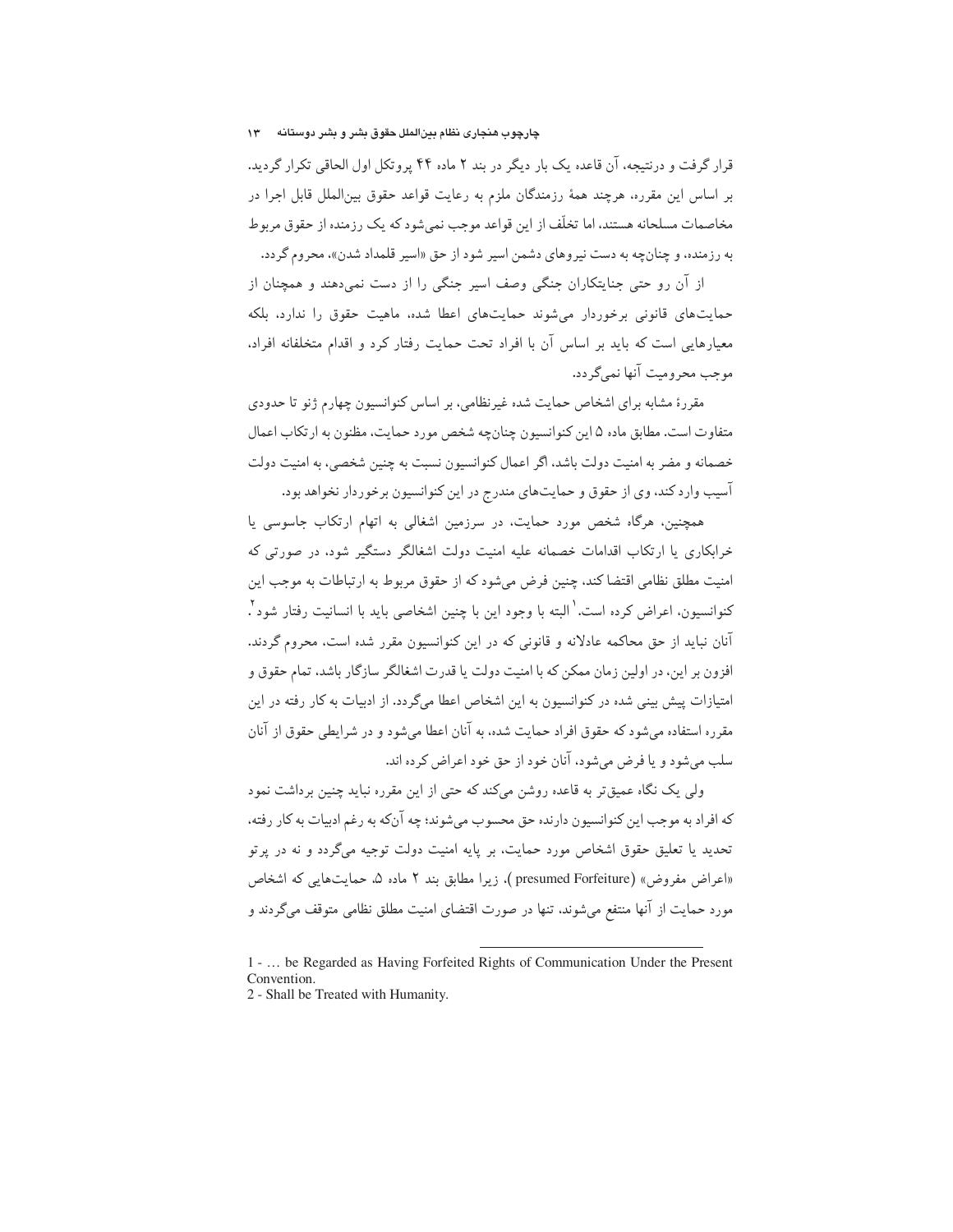دولت یا قدرت اشغالگر، باید اعمال آن را به مجرد اینکه امنیت او اجازه دهد، از سر بگیرد. بنابراین تعلیق حقها و امتیازها را نباید به اعراض مفروض شخص مستند کرد، بلکه باید آن را بر ضرورت نظامی مبتنی ساخت. با این تفسیر، حمایتهای اعطا شده به اشخاص به وسیله کنوانسیونهای ۴۹ ژنو، معیارهایی است که رعایت آنها تعهدی است بر عهده دولتها و افراد که برای تأمین نظم عمومی ضروري است. بر اين يايه افراد دارنده حق (Rights Holder) تلقى نمى شوند.

به رغم اینکه پروتکلهای الحاقی ۱۹۷۷. بسیار بیش از اسناد ما قبل خود از قواعد حقوق بشر الهام گرفتهاند. به طور اساسی از چارچوب هنجاری پذیرفته شده در کنوانسیونهای ژنو منحرف نشدهاند. بندهایی از ماده ۷۵ پروتکل اول که تضمینات دادرسی منصفانه را مقرر میکند از ماده ۱۴ ميثاق بين المللي حقوق مدنى و سياسي اقتباس شده است (1987: 869). ماده ۶ یروتکل دوم نیز زیر عنوان «تعقیبهای کیفری»، تضمینات اساسی دادرسی منصفانه را مقرر داشته است که حتی در عبارت پردازی از میثاق تأثیر پذیرفته است. البته جای تردید نیست که قسمتهای دیگر ماده ۷۵ که از اعمال خاصی منع میکند از جمله ممنوعیت شکنجه یا قتل، از ماده ۳ مشترک اقتباس شده است (Ibid: 871).

هر یک از قسمت های ماده ۷۵، از زبان الگوی خود پیروی کرده است که توصیف چارچوب هنجاری پذیرفته شده در آن زمان را به صورت مجموعی دچار مشکل میسازد و بنابراین باید گفت در این ماده از دو قالب هنجاری تبعت شده است. تضمینات دادرسی منصفانه که تنها در فضای دادرسی قضایی به آسانی قابل تصور و تحقق است، به معنای اعطای حق به افراد است. سایر مقررات مندرج در ماده ۷۵ همچون بسیاری از قواعد پذیرفته شده در پروتکلها و کنوانسیونها، حاوي هنجارهايي هستند كه به دشواري مي توان آنها را به عنوان «حقهايي» توصيف نمود كه افراد دارنده آن محسوب می شوند.

یارهای از حقوقدانان برای اثبات این ادعا که حقوق بشردوستانه افراد را دارنده حق به شمار نمی[ّورد، به آرا قضایی نیز استناد کردهاند. به اعتقاد آنان در حالبی که «حقوق» در نظام بین|لملل حقوق بشر «خود اجرا» (Self Executive) يا «مستقيماً قابل اجرا» (Directly Applicable) محسوب می شود، پارهای از محاکم قضایی از توصیف حقوق معاهدات بشردوستانه به عنوان خوداجرا امتناع کردهاند که این امر مؤید آن است که این حقوق ماهیتاً مبین معیارهای نظم عمومی عینی است و نه «حقوق افراد». برخی از دادگاهها که این مسأله را مورد توجه قرار دادهاند. تصریح کردهاند که نه كنوانسيون هاي ژنو و نه يروتكل هاي الحاقي خود اجرا قلمداد نمي شوند( cf Morgenstern, 1951: 291; .(Carnahan, 1987: 123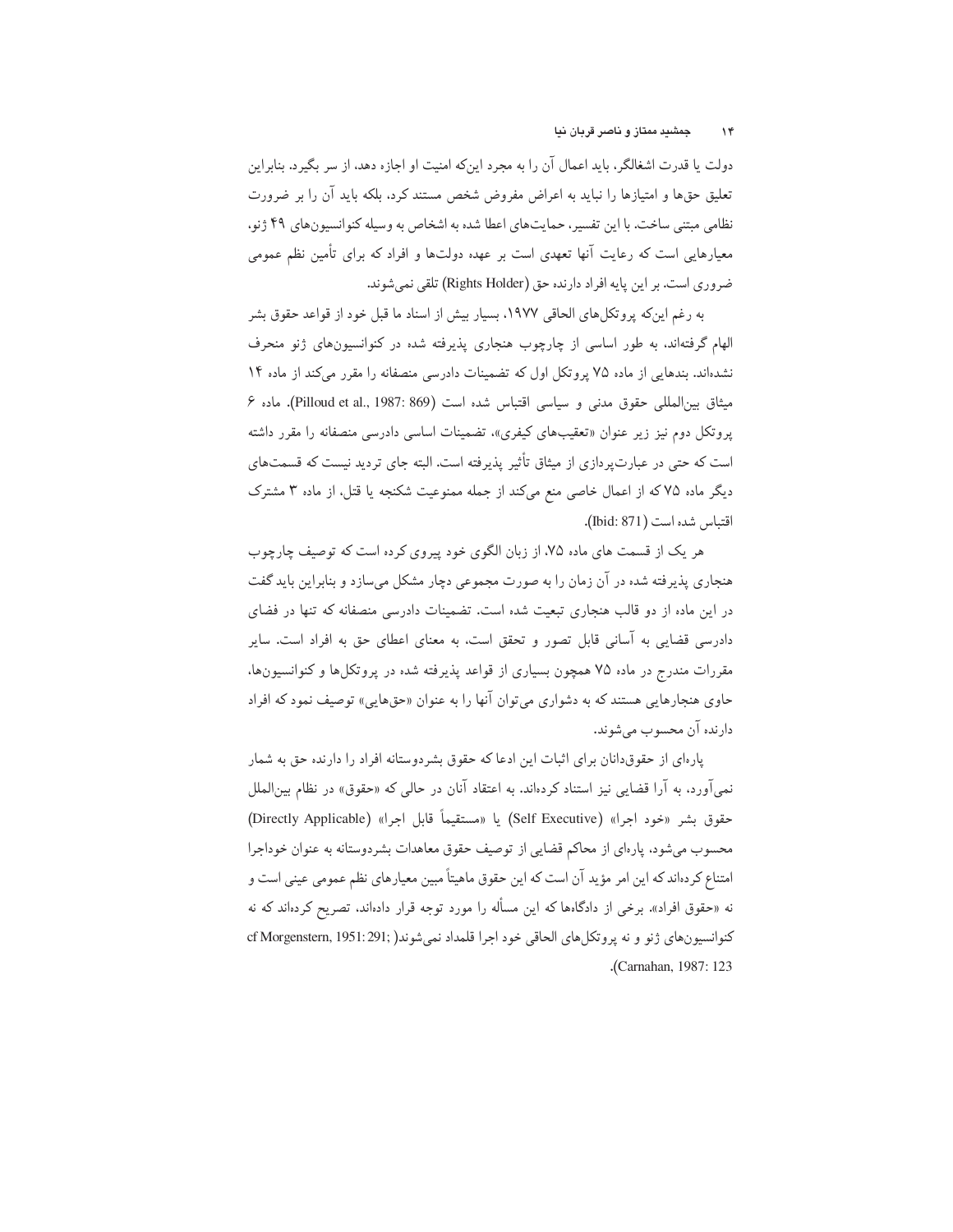# چارچوب هنجاری نظام بینالملل حقوق بشر و بشر دوستانه ه ۱۵

یارهای از حقوق دانان برای اثبات این ادعا به دلیل مبنایی دیگری متوسّل شدهاند؛ «وجود حق با صلاحيت اعمال و اعراض آن توسط دارنده حق، ملازمه دارد» (Taylor, 1968: 49-50). به باور این دسته از حقوقدانان بر پایه نظام تأسیس شده به وسیله کنوانسیونهای بشردوستانه، نه افراد مشمول حمایت، حق اعراض از حمایتها را دارند و نه دولت متبوع آنها. از سوی دیگر اگر واقع;نگری شود، هیچ راهی برای افراد تحت حمایت وجود ندارد که شخصاً بتوانند بر پایه حمایتهای ایجاد شده به وسیله کنوانسیونها، اقدامی انجام دهند. بنابراین عدم اهلیت افراد برای اعمال یا اعراض از حقوقی که به نفع آنان منظور شده است، محرز است. در نتیجه حمایتهای اعطایی به افراد را نباید دارای ماهیت حق دانست؛ چه حق دولت و چه حق افراد، بلکه آنها را باید ماهیتاً معیارهای رفتاری به شمار آورد.

اما این استدلال را نمی توان پذیرفت؛ چه آنکه هرچند از شاخصهای حق قابلیت اعراض از آن توسط صاحب حق است، اما حقهای بشری مربوط به شخصیت انسان دارای این ویژگی نیستند. حقهای طبیعی آن چنان با انسانیت انسان پیوند دارند که سلب آنها به منزله سلب انسانیت است و توسط دولت داده نشدهاند تا قابلیت سلب را داشته باشند. در این گونه حقها، دارنده حق نیز نمی تواند از آن اعراض نماید. برخورداری از کرامت یک حق بنیادین بشری است. در حق بودن آن تردید نمیتوان کرد، اما با وجود این قابل اعراض نیست. حق حیات، حق دیگر پایهای است که با تحقق آن موضوع برای حقوق دیگر ایجاد می شود. آیا کسی می تواند در حق بودن آن تردید کند؟ با این حال صاحب حق نمیتواند از آن اعراض کند، با خودکشی حیات خود را سلب کند و یا به دیگری اجازه دهد جان او را بستاند. حق مصونیت از برده شدن و یا شکنجه نیز از این دست حقوق محسوب میشوند. هیچ کس نمیتواند انسانی را با این بهانه که خود رضایت دارد، به بردگی بکشاند و یا شکنجه نماید.

از سوی دیگر، حق مصادیق و معانی متعددی دارد و در خصوص آن روابط حقوقی متنوعی شکل می گیرد. تنها حق ادعا است که دارنده حق می تواند آن را از دیگری مطالبه کند. حق مصونیت، بیتردید قسمت مهمی از حقها را تشکیل میدهد که بسیاری از حقهای مندرج در کنوانسیونهای حقوق بشردوستانه، در این حوزه میگنجند. بنابراین قابل اعراض و اعمال نبودن حق نه تنها هرگز مانع حق بودن آن نمي شود، بلكه گاه نشان از اهميت والاي آن حق دار د.

این نکته نیز جالب توجه است که در کنوانسیون ۱۹۸۹ حقوق کودک که تنها کنوانسیون حقوق بشری است که در آن به طور مشخص به حقوق بشردوستانه ارجاع شده است، از تکلیف دولتهای عضو به حمایت از کودکان در خلال منازعات مسلحانه سخن گفته، ولی از حق کودکان به دریافت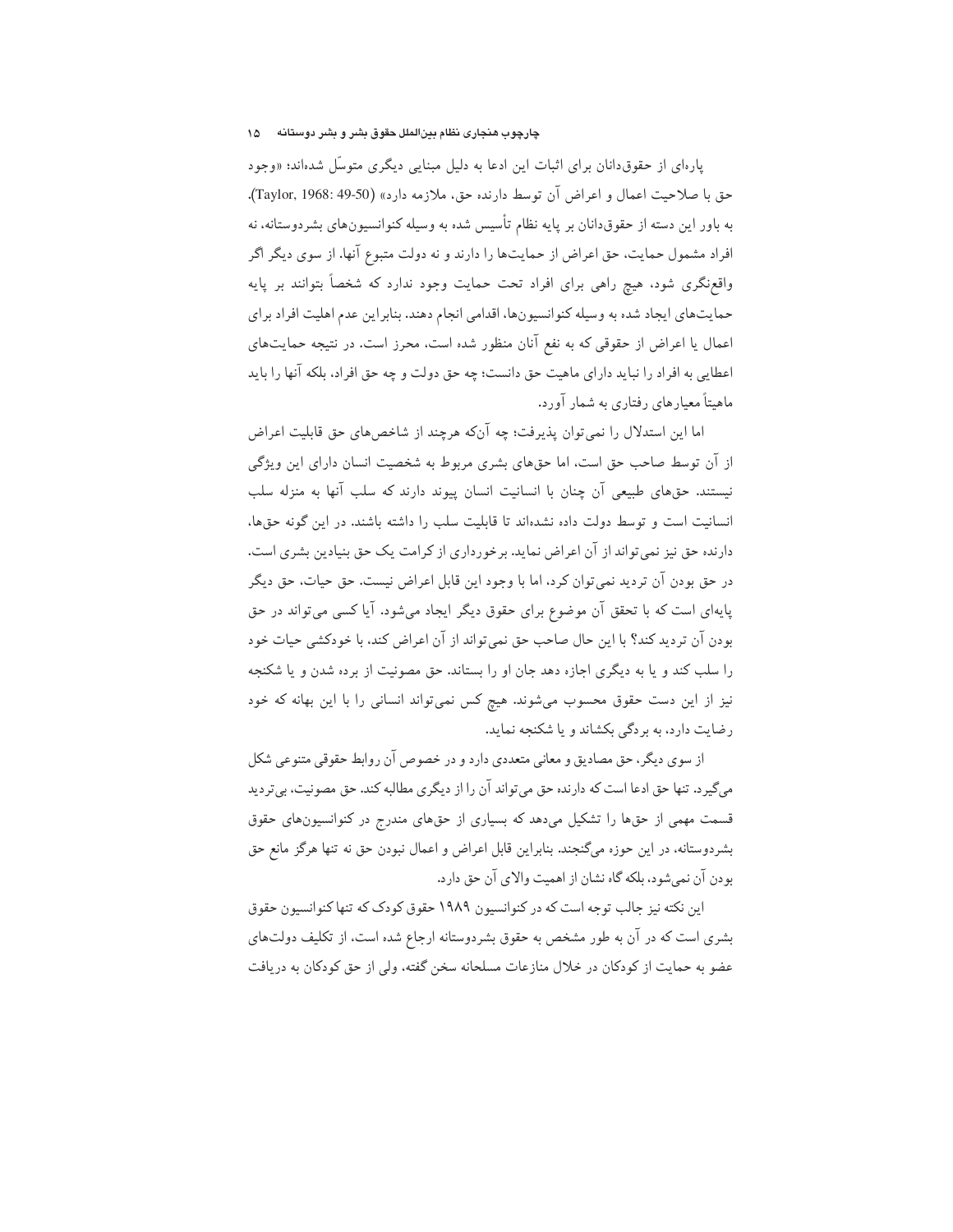چنین حمایتهایی سخن به میان نیامده است. ماده ۳۸ این کنوانسیون مقرر میدارد:

۱– دولتهای عضو این کنوانسیون، متعهد میشوند به مقررات حقوق بین|لملل بشردوستانه در زمان درگیری های مسلحانه که به کودکان مربوط می شود، احترام بگذارند.

۲– دولتهای عضو، هرگونه اقدام عملی را راجع به تضمین اینکه افراد کمتر از پانزده سال، مستقيماً در مخاصمات شركت نكنند، معمول خواهند داشت. [٣- ...]

۴- دولتهای عضو بر اساس تعهدات خود نسبت به حقوق بینالملل بشردوستانه، در جهت حمایت از افراد غیرنظامی در زمان درگیری،های مسلحانه، تمام اقدامات عملی را برای تضمین حمایت و مراقبت از کودکانی که تحت تأثیر جنگ قرار گرفته اند، به عمل خواهند آورد.

این ماده که به گونهای شایسته، مقررات مندرج در حقوق بین|لملل بشردوستانه در ارتباط با کودکان به عنوان دستهای از قربانیان جنگی را، وارد معاهدهای حقوق بشری کرده است، از ادبیاتی متفاوت با سایر مقررات کنوانسیون استفاده نموده است. در سایر مواد، چنین تعبیر شده است که «دولتهای عضو حق کودک را به رسمیت می شناسند»، ولی این ماده از «حق کودک» سخن نميگويد بلكه بر تعهد دولتها به احترام (To Respect) به مقررات حقوق بشردوستانه بين|لمللي مربوط به کودکان و تضمین رعایت (Ensure Respect) آن تأکید می نماید. از تعاییر و واژگان به کار رفته در این ماده، به خوبی استفاده میشود که واضعان آن بر این باور بودهاند که معیارهای حقوق بشردوستانه، هرچند ریشه در اصل انسانیت دارند، مستقیماً به شخص انسانی مرتبط نیستند، بلكه از مقتضيات نظم عمومي بينالمللي ناشي مي گردند.

اما در بند ۲۹ «اعلامیه وین و برنامه عمل کنفرانس جهانی حقوق بشر»<sup>۱</sup> تصریح شده است: «كنفرانس جهاني حقوق بشر، عميقاً نگران نقض حقوق بشر در جريان مناقشات مسلحانه و لطماتي است که از این رهگذر به جمعت غیرنظامی به ویژه زنان، کودکان، سال خوردگان وارد می آید. لذا كنفرانس از كليه كشورها و طرف هاي مناقشات مسلحانه ميخواهد كه حقوق بشردوستانه بينالمللي مدوّن در کنوانسیونهای ۱۹۴۹ ژنو و سایر مقررات و اصول حقوق بینالملل و نیز حداقل استانداردهای حمایت از حقوق بشر راكه در عهدنامههای بین|لمللی تصریح گردیده، كاملاً به مرحله اجرا گذارند». چنان که ملاحظه می شود این اعلامیه، صریحاً از نقض «حقوق بشر» در جریان مناز عات مسلحانه سخن گفته است.

<sup>1 -</sup> Vienna Declaration and Programme of Action of the World Conference on Human Rights, June 25, 1993.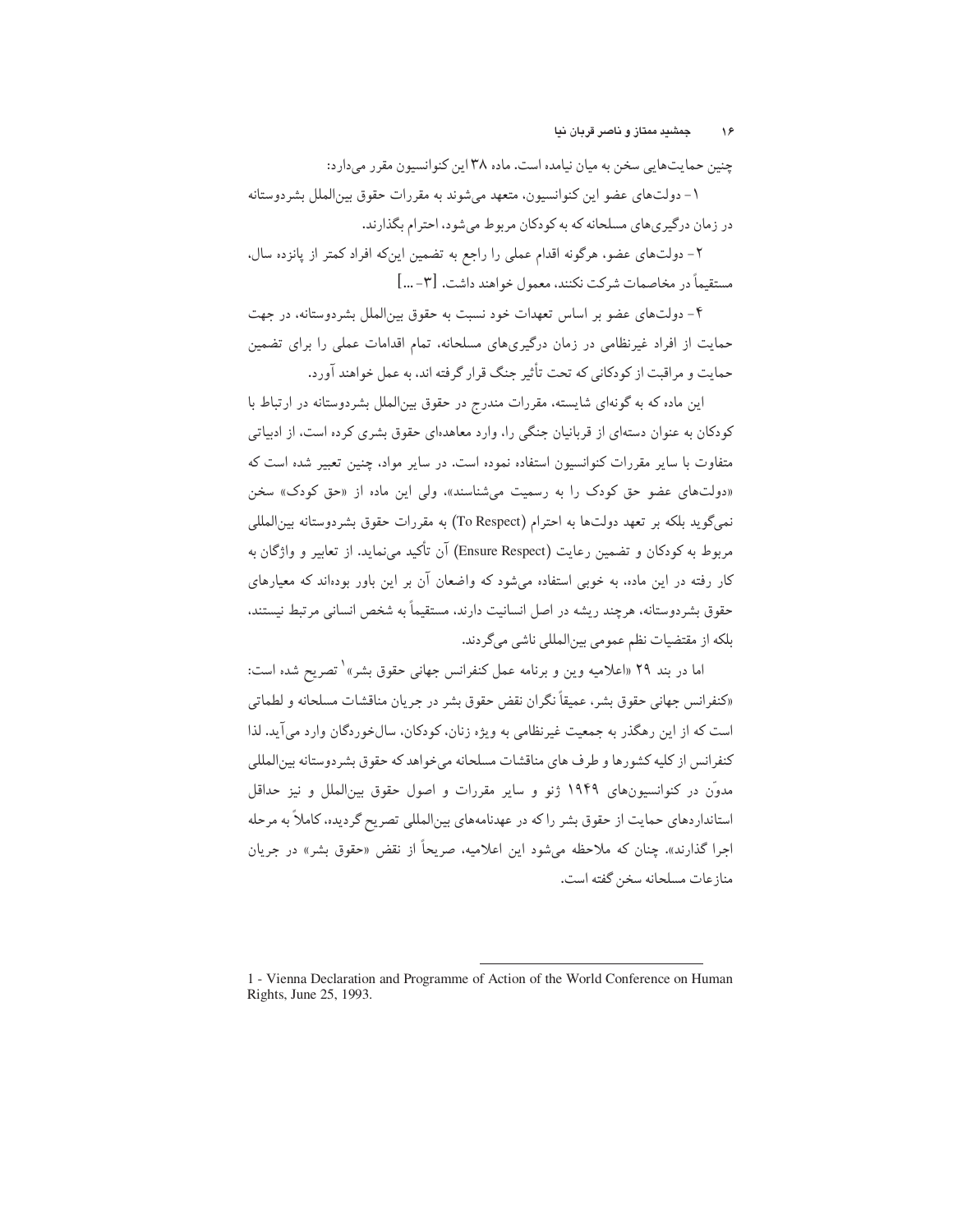نتىجەگىر ي

بی تردید در نظام بینالملل حقوق بشردوستانه، به نظم عمومی بین المللی توجه بیشتری مبذول میشود، ولی در نظام بین|لملل حقوق بشر، به شخص انسان. در چارچوب هنجاری حقوق بشر، تأکید اساسی بر حق انسانهاست. ولی در قالب هنجاری حقوق بشردوستانه. تأکید عمده بر حمایتها و تعهد دولتها به رعایت آنهاست. می توان گفت گفتمان غالب در حقوق بشر، گفتمان حق است، ولي گفتمان غالب در حقوق بشردوستانه گفتمان تعهد به حمايت. با اين همه، چون موضوع و محور اساسی در هر دو نظام انسان است و چون پایه نهایی تعهد در هر دو نظام حمایت از انسان و پاسداشت کرامت او است، چنین تفاوتهایی را نباید عمده پنداشت؛ به ویژه آنکه با اعتقاد به تلازم میان حق و تکلیف، از تعهدات مصرح در حقوق بشردوستانه، وجود حق برای اشخاص تحت حمایت استنباط می شود.

منابع:

- 1- Abi Saab George: The Specificities of Humanitarian Law, in Christophe Swinatsk (ed): Studies and Essays on International Humanitarian Law and Red Cross principles, in Honour of Jean pictet, Geneva, The Hague, ICRC, Nijhoff, 1984
- 2- Akehurst Michel: A Modern Introduction to International Law, London, routledge
- 3- Bossuy Marc J: The Direct Applicability of International Instruments on Human Rights, 15 Revue Belge de Droit International.
- 4- Brownlie Ian (ed): Basic Documents on Human Rights, 3rd Edition, Oxford, Clarendon, 1992
- 5- Burgental Thomas: To Respect and to Ensure, State Obligations and permissible Derogations, in Louis Henkin (ed), The International Bill of Rights, Newyork, Columbia University press, 1981.
- 6- Carnahan Burrus: Are the 1949 Geneva Conventions Self-executing? 1987, 26 Air Force Law Rev.
- 7- Convention Relative to the Treatment of prisoners of War, 27July 1929, Reprinted in Dietrich Schindler and Jiri Toman: The Laws of Armed Conflict,  $3<sub>rd</sub>$  Edition, Dordrecht, Nijhoff, 1989.
- 8- Dinstein Yoram: Human Rights in Armed Conflict: International Humanitarian Law, in Meron (ed): Human Rights in International law: Legal and policy Issues,

Oxford, Clarendon, 1984.

- 9- European Court of Human Rights: Bankovic et al.v.17States of the Council of Europe, Appl. 52/207/99 Communicated on 26 September. 2000.
- 10- European Court of Human Rights: Loizidou v. Turkey (Merits). Judgment of 18 December 1996.
- 11- Henkin Louis: *International Human Rights as Rights*, 1 Cardozo L Rev.1979.
- 12- Hohefeld Wesley: Fundamental Legal Conceptions as Applied in judicial Reasoning, 23 Yale LJ, 1913.
- 13- Meron Theodor: Human Rights and Humanitarian Norms as Customary Law, Oxford, Clarendon, 1982